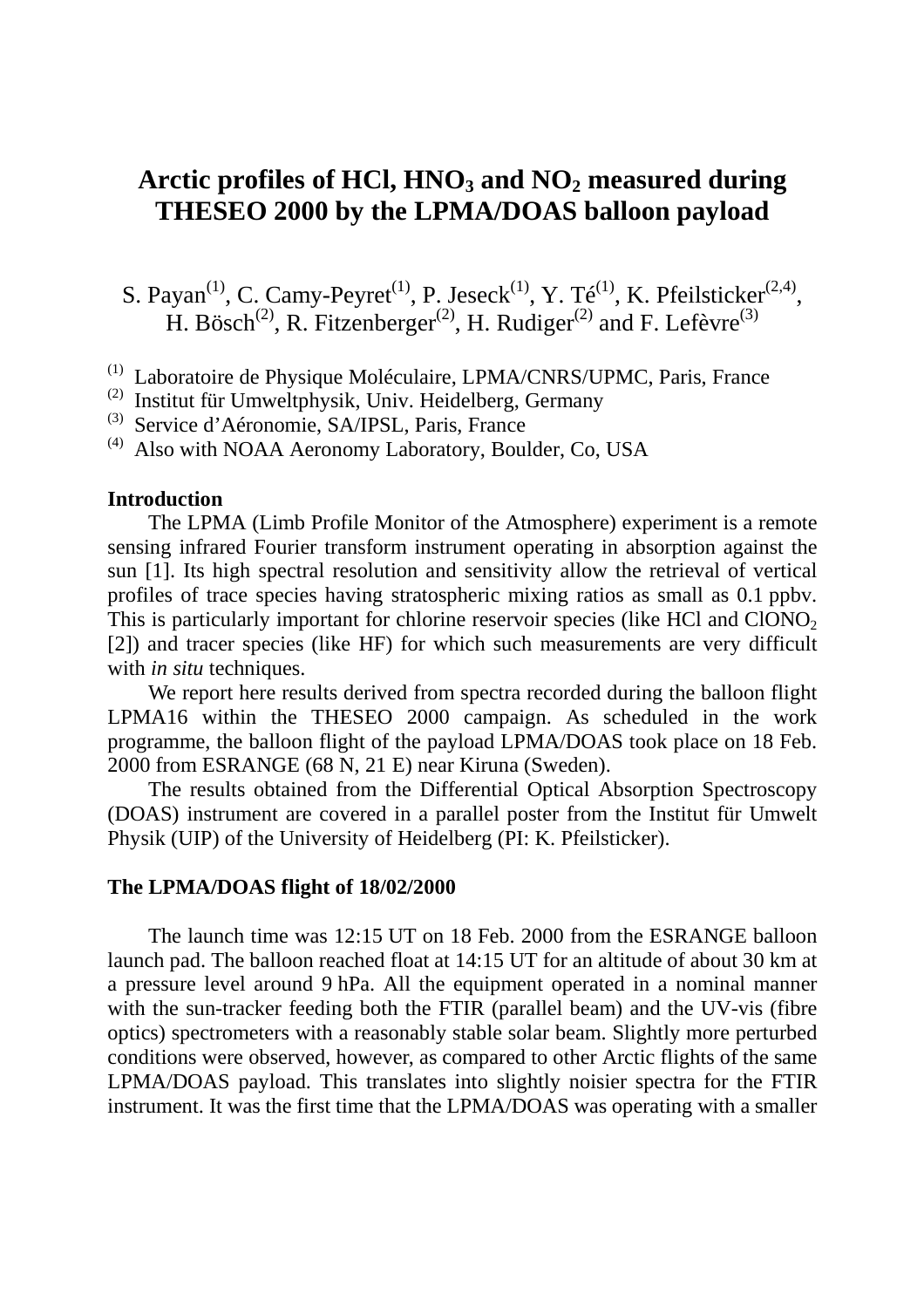mechanical structure (for reducing weight) with a mass of 460 kg (i.e. below the 500 km limit recommended by CNES).

Measurements were possible from an altitude of about 2.5 km during the ascent with only a small number of loss of sun periods in the dense troposphere and around the tropopause when the stability of the pointing (azimuth control of the gondola in the direction of the sun) is always difficult. Measurements were continued at float until loss of sun just above the horizon for a tangent altitude of about 13 km. Separation and recovery occurred in Finland.

The measurements allowed to sample air masses inside the Arctic vortex. As an illustration, figure 1 presents a PV map from ECWF for the 475 K level. However, the LPMA/DOAS line of sight geometry was sampling the vortex in the vicinity of its inner edge, leading to a rather strong sensitivity of the retrieved profiles to the actual position of this boundary. The 10 day back-trajectory analysis from ECWF (figure 2) indicates that air masses sampled by LPMA circulated in the polar vortex for many days before the flight. This analysis indicates that PSC events where possible from 2 to 10 hours before the flight between 380 and 475 K levels.



Figure 1. PV map at 475 K level from ECMWF corresponding to LPMA flight.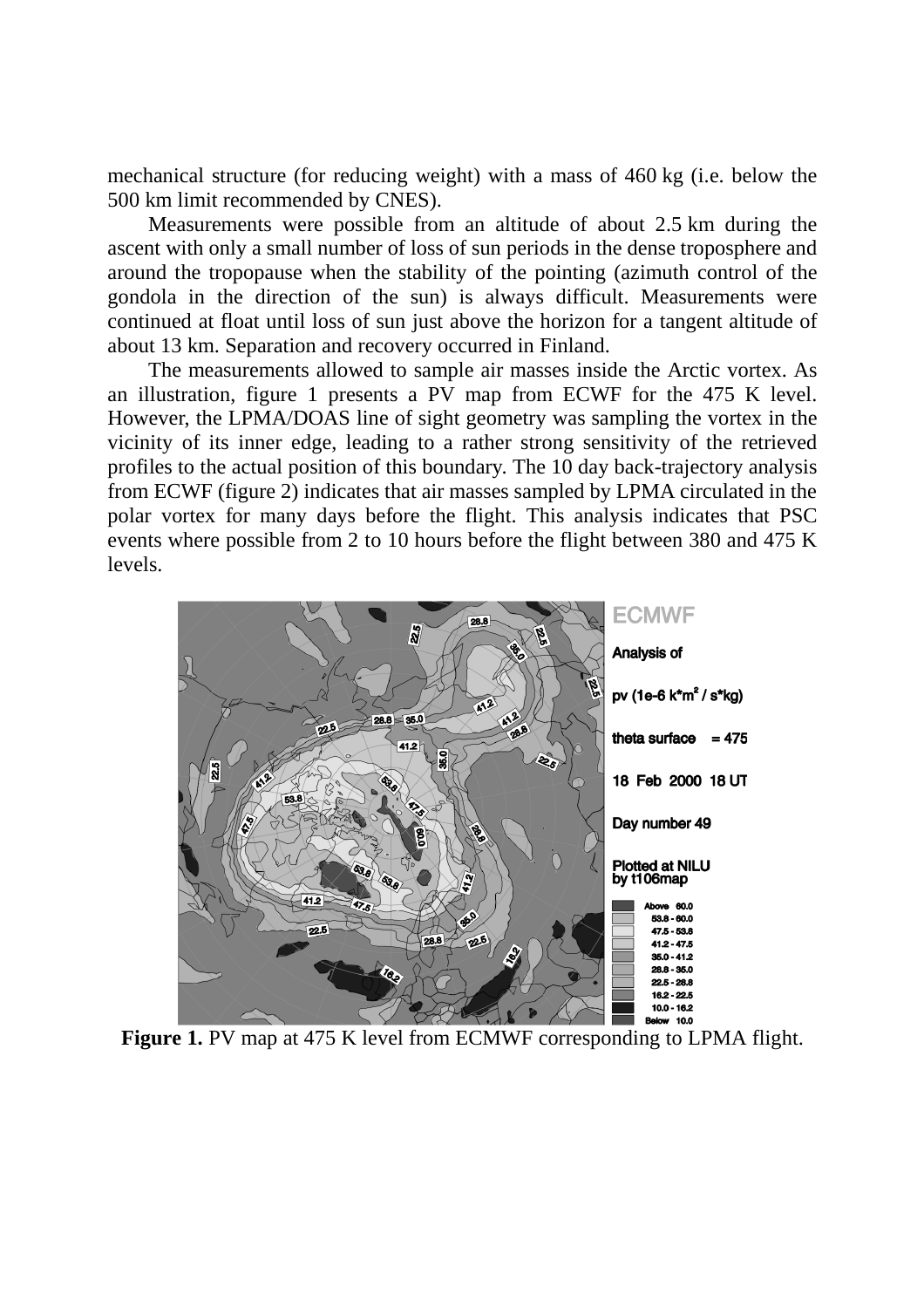

**Figure 2.** Back-trajectories from ECMWF for 6 theta levels (ending location over Kiruna).

#### **Results obtained by LPMA**

Retrievals of vertical concentration profiles have been performed using ascent spectra (occultation spectra are more difficult to process because of the increased angular jitter mentioned above; they will be processed later on). The vertical resolution for ascent is about 2 km, even though the vertical sampling is 1 km. The flight was performed inside the vortex and chlorine activation is clearly apparent when comparing the HCl profile measured by LPMA in Feb. 2000 and the HCl profile measured the preceding winter (10 Feb. 1999) when the vortex was warmer and not so deep (see Figure 3).

Activation of chlorine results in a depletion of HCl, as compared to normal conditions, and this rather inactive reservoir species has been converted into more active chlorine species like ClO,  $(CIO)_2$  or HOCl resulting in large ozone destruction episodes.

The tracers  $N_2O$  and  $CH_4$  have also been retrieved to detect air intrusion and to test the diabatic descent modelling within the CTM (figure 4).

As for the previous ILAS validation campaign, the profile of the two  $NO<sub>y</sub>$ species  $NO<sub>2</sub>$  [3] and  $HNO<sub>3</sub>$  [4] have been obtained (figure 5 and 6) allowing studies of the  $NO<sub>v</sub>$  chemistry in the Arctic in winter.

The ozone profile retrieved from LPMA spectra is showing lower mixing ratio values above 23 km than the Sodankyla soundings performed the same day (figure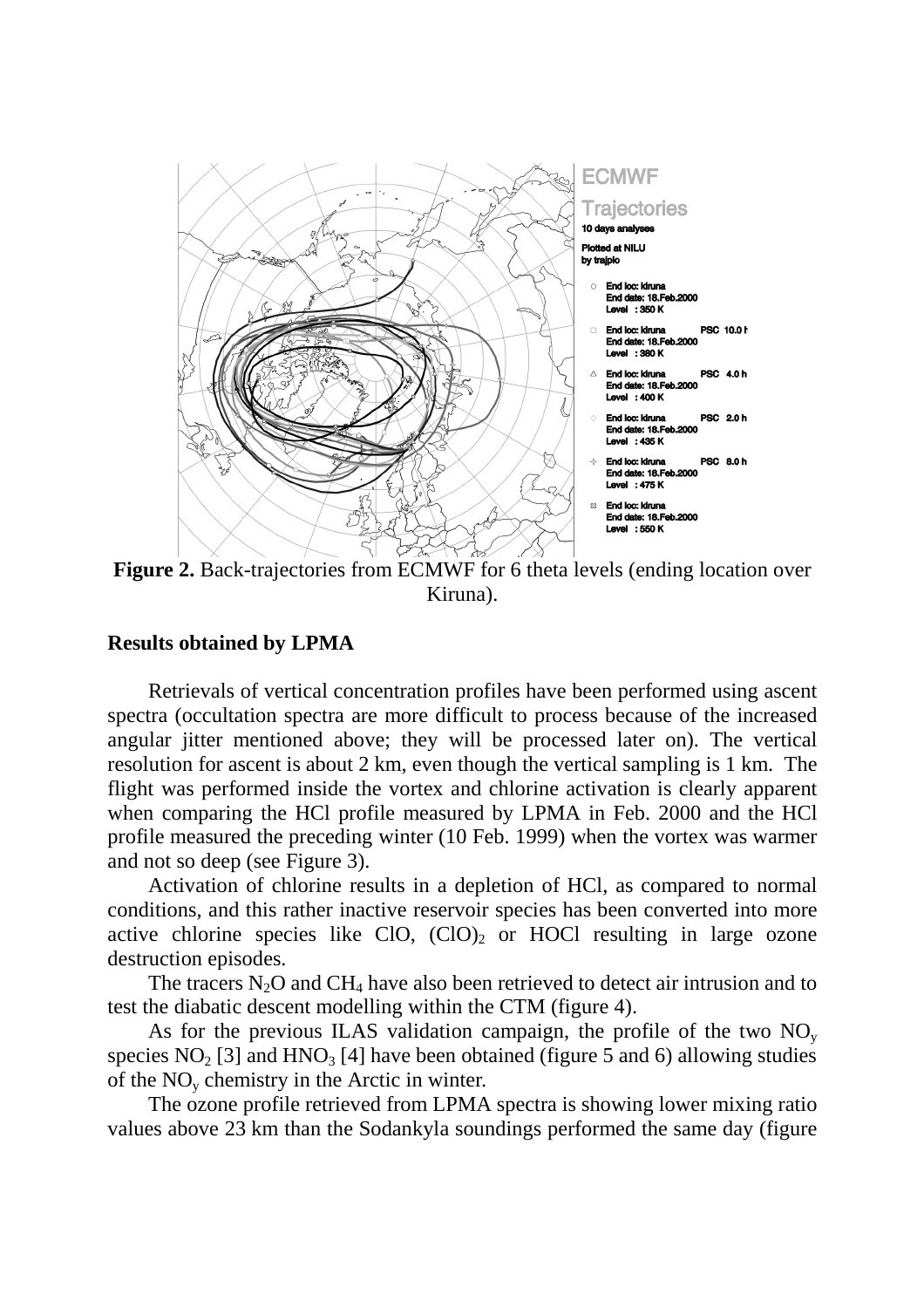7), but the location of the 2 measurements (LPMA/DOAS and ozone sondes) are differing by 300 km, which can explain some of the observed differences in a region where the vortex boundary was moving rapidly (see figure 1 and 2).



**Figure 3.** Observed HCl profiles in the Arctic vortex in February 1999 and February 2000. This latter profile is compared with the Reprobus simulation with and without NAT.



**Figure 4.** N<sub>2</sub>O and CH<sub>4</sub> vertical profiles measured by LPMA and compared with the Reprobus simulation.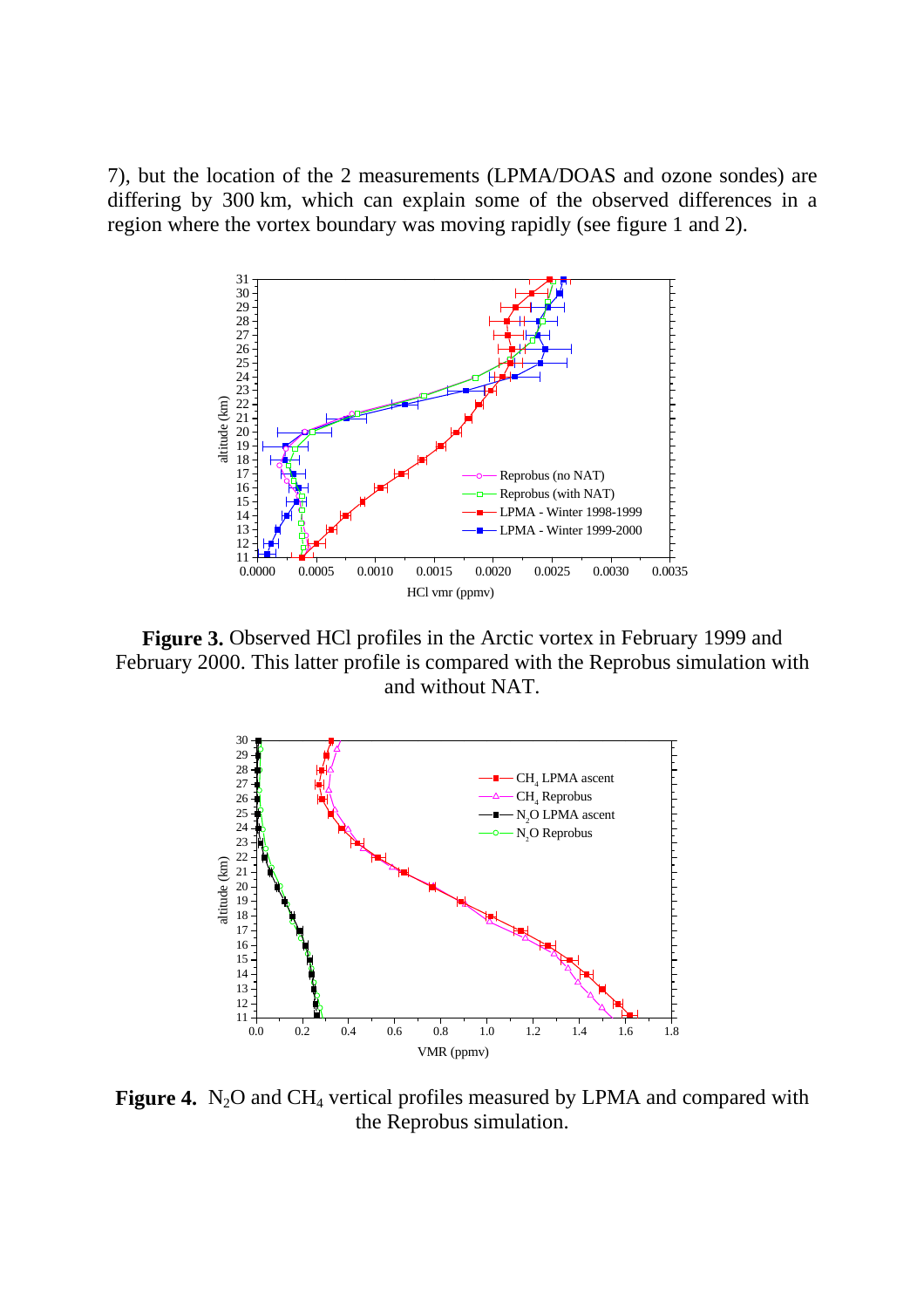

Figure 5. NO<sub>2</sub> vertical profiles measured by LPMA and compared with the Reprobus simulation.



Figure 6. HNO<sub>3</sub> vertical profiles measured by LPMA and compared with the Reprobus simulation.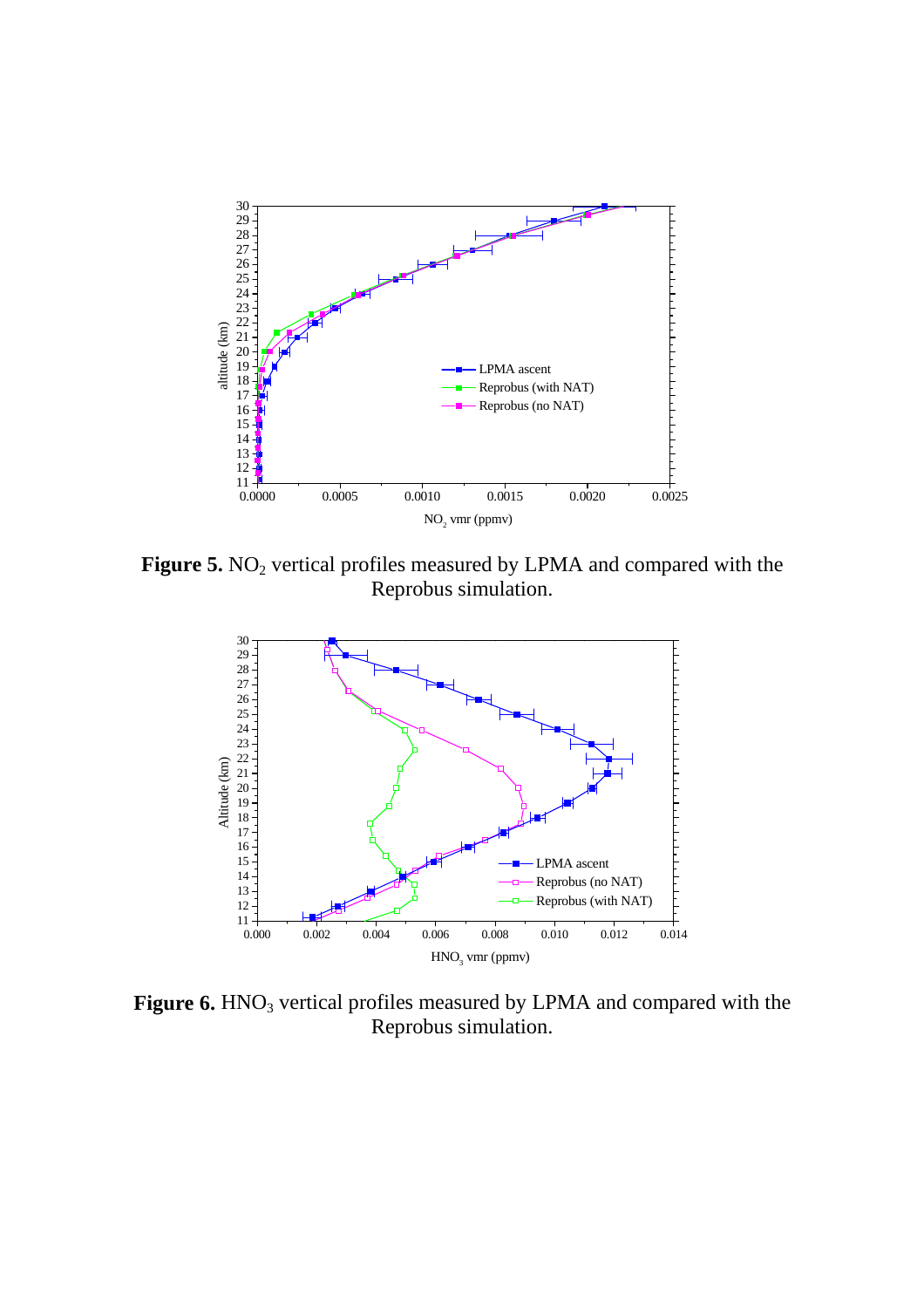

**Figure 7.** O<sub>3</sub> vertical profiles measured by LPMA and by DOAS compared with a sounding performed from Sodankyla and with the Reprobus simulation.

#### **Comparison with 3D CTM**

The Reprobus model is a three-dimensional chemistry transport model which computes the time evolution of 55 stratospheric species [5, 6]. The chemical package includes a comprehensive treatment of gas-phase chemistry (147 reactions and photolysis rates), as well as heterogeneous reactions taking place at the surface of liquid polar stratospheric clouds. The model was initialized at the beginning of the winter. The wind and temperature fields used to drive the transport of chemical species and to compute the chemical rates have been prescribed every 6 hours by the ECMWF analysis and interpolated in time and space to match the Reprobus grid points. In this configuration Reprobus extends on 42 vertical levels from the ground up to 1 hPa, with a horizontal resolution of  $2 \times 2$  degrees, and a chemical time step of 15 minutes.

The HCl profile measured by LPMA (figure 3) is compared with two simulation performed by F. Lefèvre using the 3D chemical transport model Reprobus. These two simulations differ by the PSC scheme included in the model. The agreement of CTM with HCl observations of LPMA is good for these two simulations, but we will see below that the agreement for  $NO<sub>v</sub>$  species is significantly improved when no NAT are considered in the model. HCl is overestimated by the model below 15 km, which can be explained by an improper initialisation of chlorine species at the lower levels.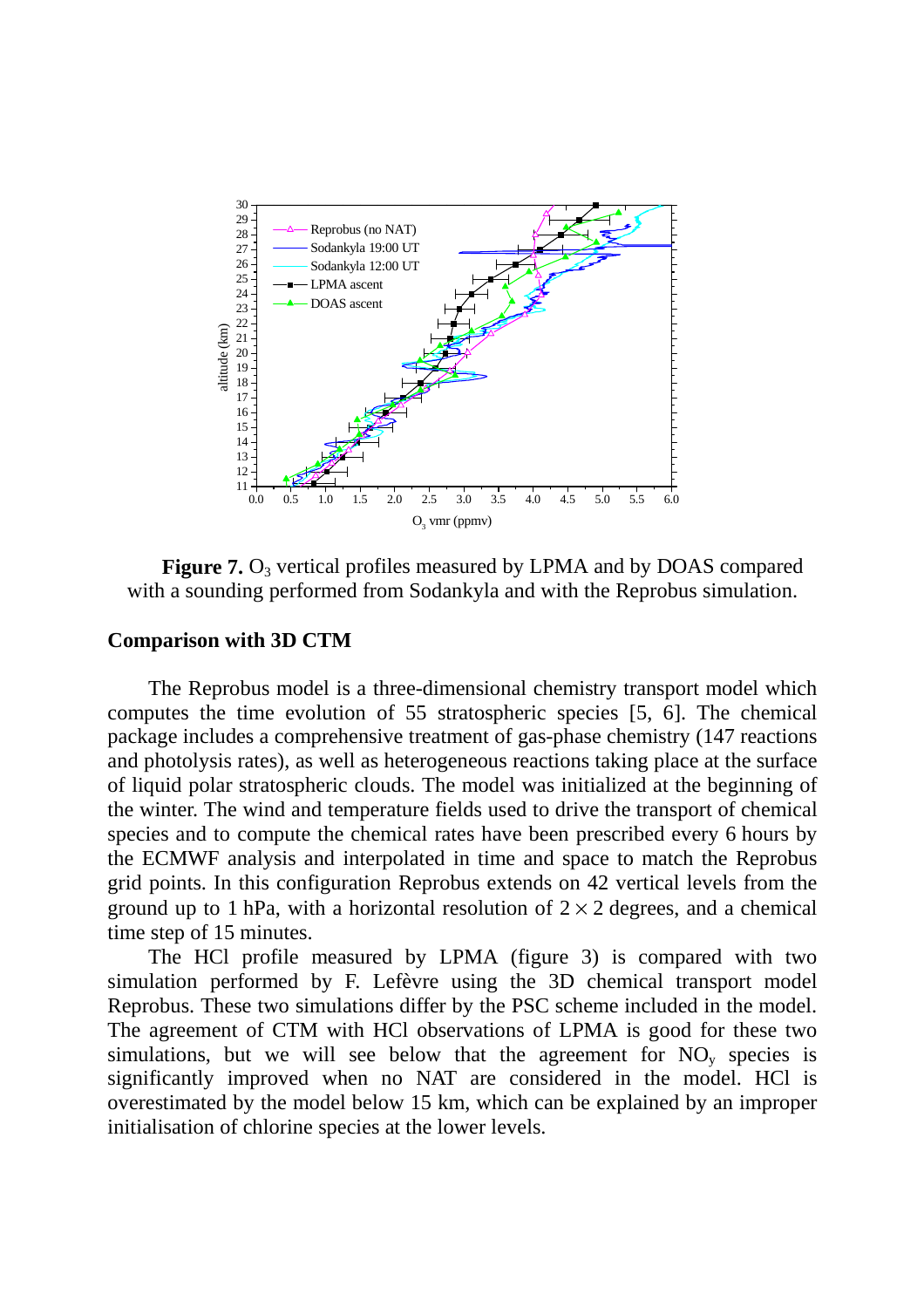The  $N_2O$  and CH<sub>4</sub> tracer profiles are consistent with the ones calculated by Reprobus (figure 4) confirming that the diabatic descent is well represented in the model.



**Figure 8.** Correlation of  $[N_2O]$  versus  $[HNO_3 + NO_2]$  for LPMA observations and for the corresponding Reprobus simulation.

The  $NO<sub>y</sub>$  species  $NO<sub>2</sub>$  and  $HNO<sub>3</sub>$  have also been retrieved and their observed profiles (figure 5 and 6), when compared to Reprobus, confirm again that the  $NO<sub>y</sub>$ chemistry in the Arctic in winter is not yet fully reproduced by the best 3D CTM models:  $HNO<sub>3</sub>$  is underestimated around the peak of the profile and  $NO<sub>2</sub>$  is largely converted to other  $NO<sub>v</sub>$  species and/or into PSCs by the model, whereas its observed mixing ratio is not negligible (∼ 0.2 ppbv) in the altitude range 23-18 km. Figure 8 presents the correlation between  $N_2O$  and the sum  $NO_2 + HNO_3$ . This figure shows clearly that the  $NO<sub>v</sub>$  amount in the model is underestimated above 18 km. In addition, when NAT are considered, the simulation shows a large depletion in the  $HNO<sub>3</sub>$  profiles due to sedimentation, increasing the disagreement with LPMA observations.

The large disagreement between measured and simulated  $HNO<sub>3</sub>$  could be explained for a part by a problem of initialisation of  $NO<sub>v</sub>$  species. This initialisation (at the to beginning of the Arctic winter) is performed by correlation knowing  $N_2O$ . This correlation had been determined at mid latitude [7] but may be inaccurate at high latitude before the vortex formation.